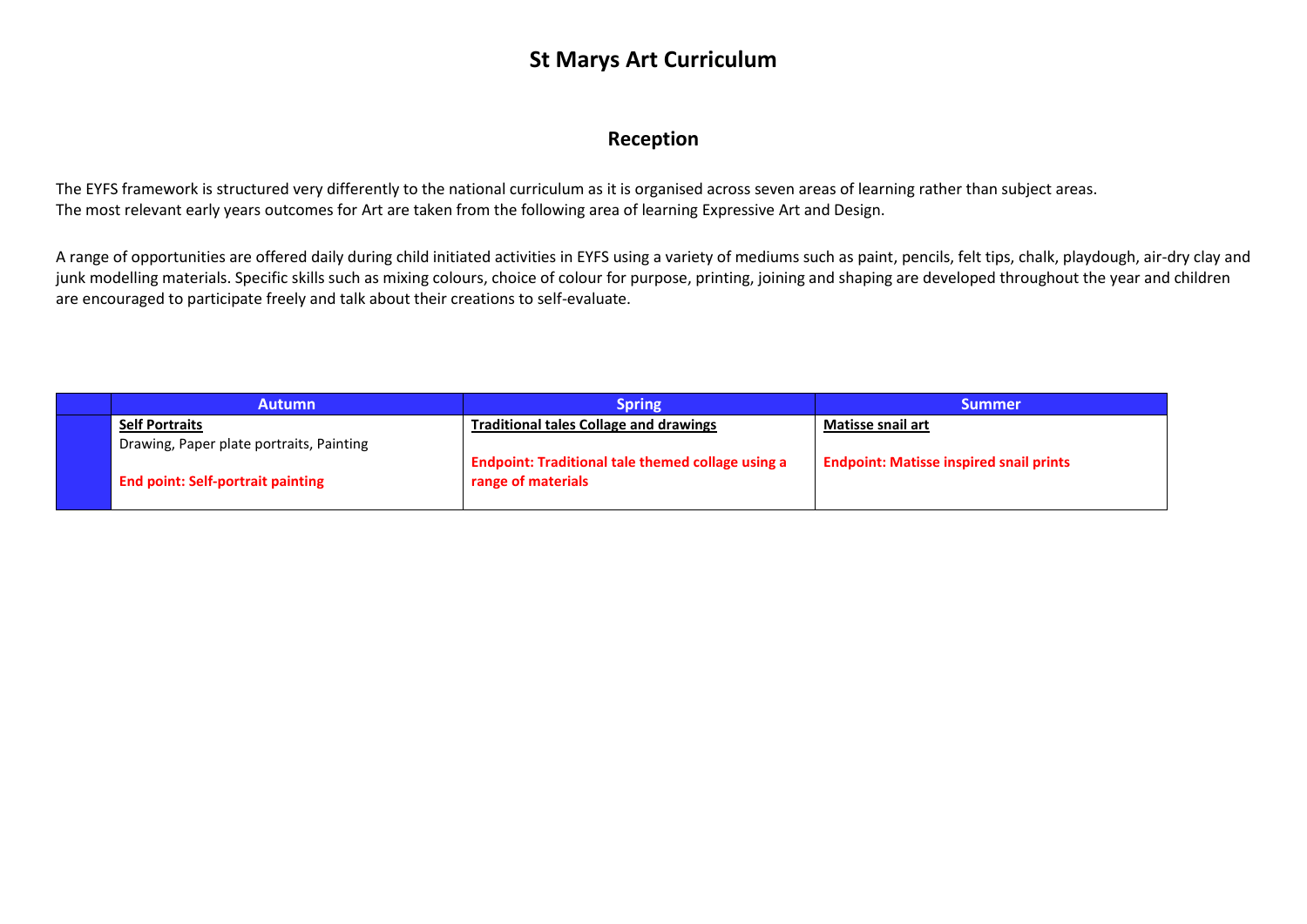# **Infants (Year 1 and 2) Cycle 1**

| <b>Autumn</b>                                      | <b>Spring</b>                                            | <b>Summer</b>                                         |
|----------------------------------------------------|----------------------------------------------------------|-------------------------------------------------------|
| Portrait                                           | L S Lowry                                                | <b>Landscapes and Cityscapes</b>                      |
| • Use a variety of tools, inc. pencils, rubbers,   | • Use a variety of tools, inc. pencils, rubbers, crayons | • Mix a range of secondary colours, shades and        |
| crayons, pastels, felt tips, charcoal, ballpoints, | and felt tips,                                           | tones.                                                |
| chalk and other dry media.                         | • Begin to explore the use of line, shape and colour     | • Experiment with tools and techniques, inc.          |
| • Draw for a sustained period from the figure and  | • Create textured collages from a variety of media.      | layering, mixing media, scraping through etc.         |
| real objects, including single and grouped         | • Mix a range of secondary colours, shades and           | • Name different types of paint and their             |
| objects.                                           | tones.                                                   | properties.                                           |
| • Experiment with the visual elements; line,       | • Use the work of                                        | . Work on a range of scales e.g. large brush on large |
| shape, pattern and colour.                         | famous artists to generate and develop their own         | paper etc.                                            |
| • Mix a range of secondary colours, shades and     | ideas                                                    | • Mix and match colours using artefacts and           |
| tones.                                             |                                                          | objects.                                              |
| • Use the work of                                  | <b>Endpoint:</b>                                         | • Layer different media, e.g. crayons, pastels, felt  |
| famous artists to generate and develop their own   | Multi media picture in the style of Lowri                | tips, charcoal and ballpoint.                         |
| ideas                                              |                                                          | • Draw for a sustained period of time from the figure |
|                                                    |                                                          | and real objects, including single and grouped        |
| <b>Endpoint:</b>                                   |                                                          | objects.                                              |
| Finished portrait of a friend showing proportion   |                                                          | • Experiment with the visual elements; line, shape,   |
| and shape progression                              |                                                          | pattern and colour.                                   |
|                                                    |                                                          | • Make a simple mosaic.                               |
|                                                    |                                                          | • Use the work of                                     |
|                                                    |                                                          | famous artists to generate and develop their own      |
|                                                    |                                                          | ideas                                                 |
|                                                    |                                                          |                                                       |
|                                                    |                                                          | <b>Endpoint:</b>                                      |
|                                                    |                                                          | Collaborative drawing of locality - children add      |
|                                                    |                                                          | circles then lines which they connect and make        |
|                                                    |                                                          | streets. Finally add animals                          |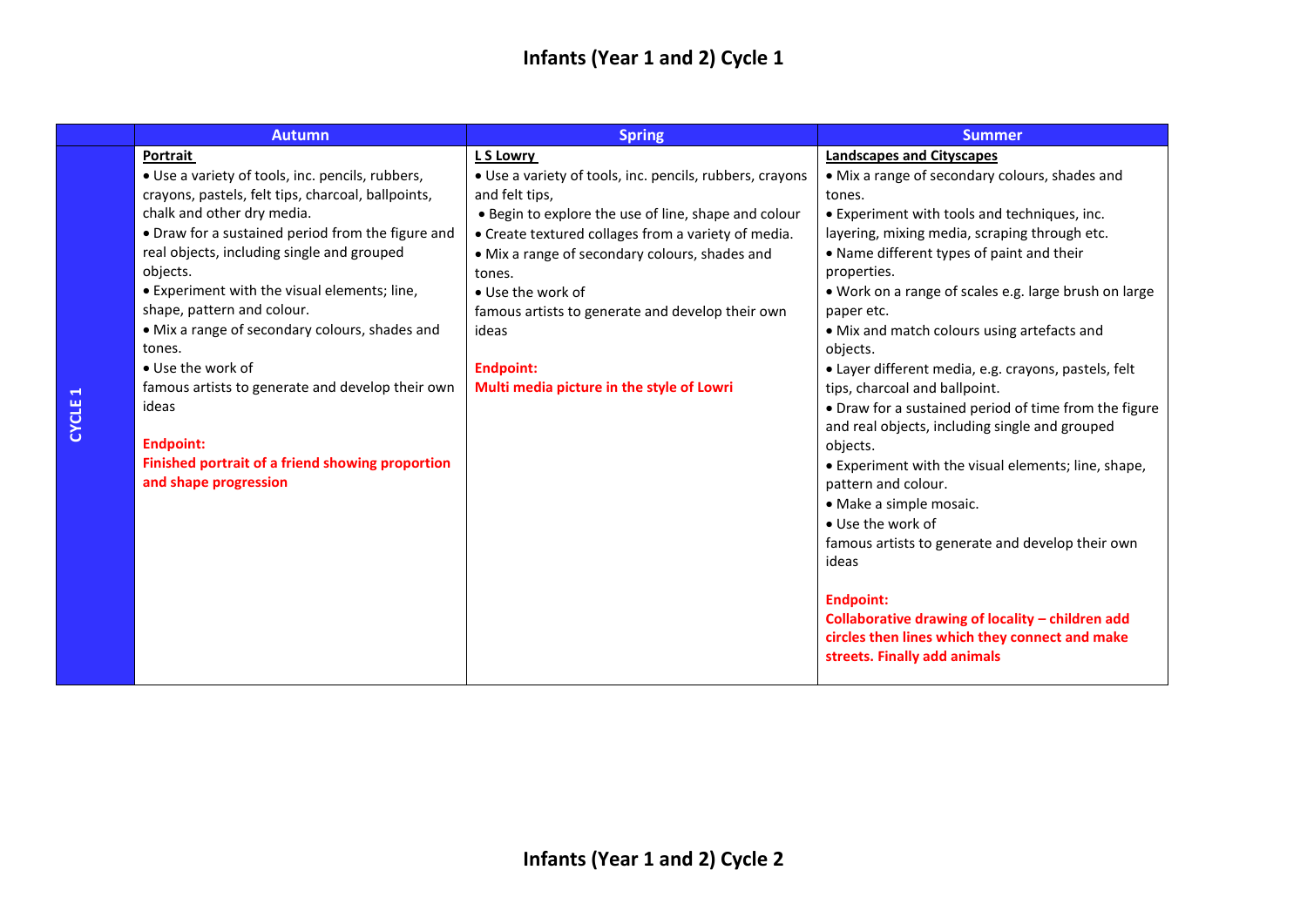|                | <b>Autumn</b>                                    | <b>Spring</b>                                         | <b>Summer</b>                                          |
|----------------|--------------------------------------------------|-------------------------------------------------------|--------------------------------------------------------|
| <b>CYCLE</b>   | <b>Colour mixing - Great Fire of London</b>      | <b>Weaving</b>                                        | <b>Joan Miro</b>                                       |
| $\overline{2}$ | • Investigate the                                | • Printing use a variety of techniques, inc. weaving, | • Printing using a variety of techniques, inc. relief. |
|                | possibilities of a range of different tools and  | wax or oil resist, appliqué and embroidery.           | • Design patterns of increasing complexity and         |
|                | techniques for painting including the use of     | • Use a variety of tools, inc. pencils, rubbers,      | repetition.                                            |
|                | different brush sizes and types                  | crayons, pastels, felt tips and charcoal.             | • Print using a variety of materials, objects and      |
|                | • To produce simple                              | • Create textured collages from a variety of media.   | techniques.                                            |
|                | patterns                                         | · Use a variety of techniques, inc.                   | • Manipulate clay for a variety of purposes to make    |
|                | • Recognise the primary                          | fabric printing                                       | a sculpture.                                           |
|                | and secondary colours; understand how colours    | • Design patterns of increasing complexity and        | • Understand the safety and basic care of materials    |
|                | are mixed to create new colours.                 | repetition.                                           | and tools. • Experiment with the visual elements;      |
|                | • To understand the basic processes for mixing   |                                                       | line, shape, pattern and colour                        |
|                | colours.                                         | <b>Endpoint:</b>                                      | • Use the work of                                      |
|                | • To select and                                  | <b>Weaving structure</b>                              | famous artists to generate and develop their own       |
|                | organise shapes to make patterns through simple  |                                                       | ideas                                                  |
|                | printing processes                               |                                                       |                                                        |
|                | . To identify the wide                           |                                                       | <b>Endpoint:</b>                                       |
|                | range of patterns that can be achieved           |                                                       | Pattern pressed on to clay and joined together for     |
|                | from experimenting with paper, card and shape    |                                                       | whole piece.                                           |
|                | • Use the work of                                |                                                       |                                                        |
|                | famous artists to generate and develop their own |                                                       |                                                        |
|                | ideas                                            |                                                       |                                                        |
|                | • Experiment with tools and techniques, inc.     |                                                       |                                                        |
|                | layering, mixing media, scraping through etc.    |                                                       |                                                        |
|                | <b>Endpoint:</b>                                 |                                                       |                                                        |
|                | Fire of London scene involving painting and      |                                                       |                                                        |
|                | printing                                         |                                                       |                                                        |
|                |                                                  |                                                       |                                                        |
|                |                                                  |                                                       |                                                        |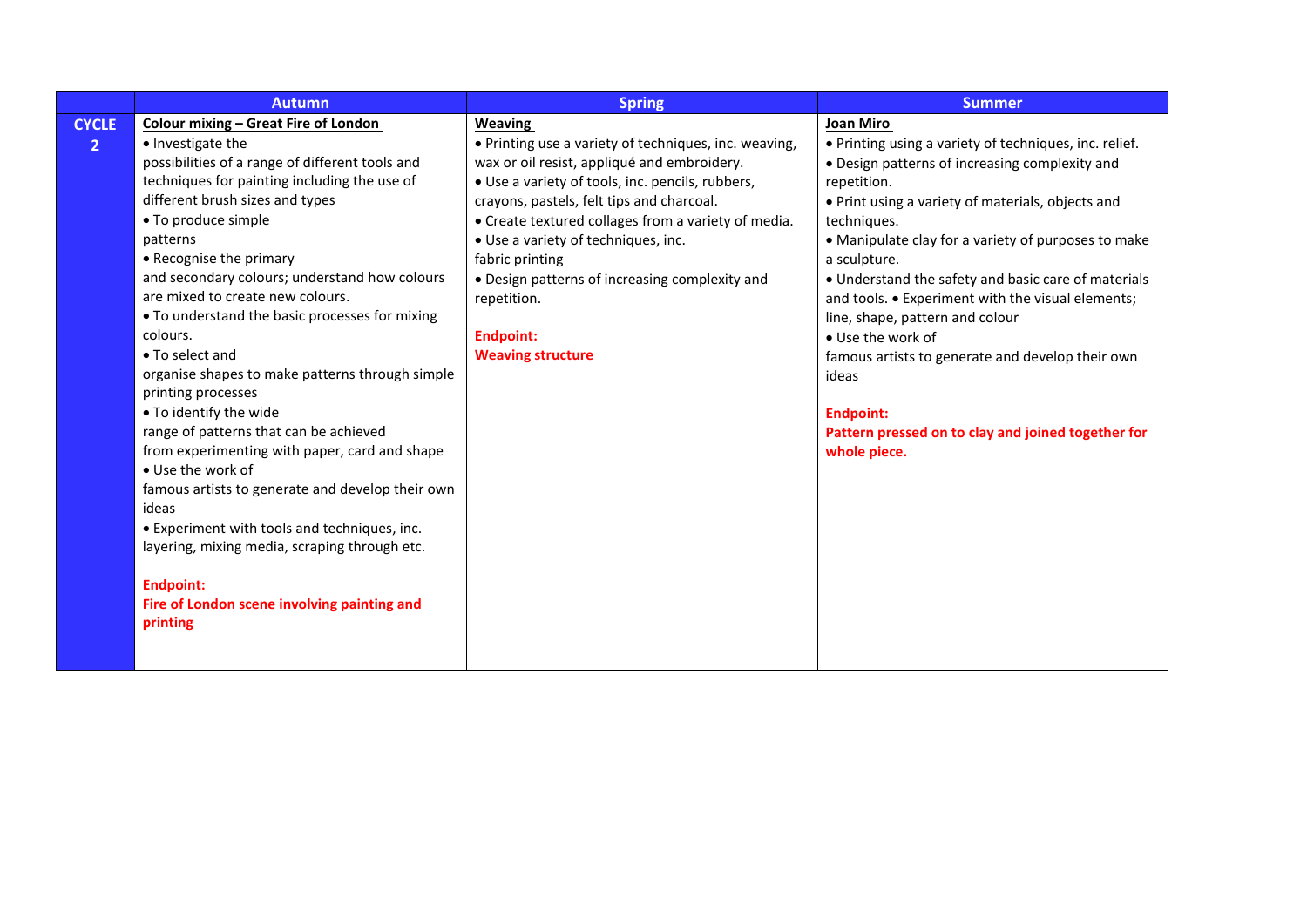# **Lower Juniors (Years 3 and 4)**

|                    | <b>Autumn</b>                                                                                                                                                                                                                                                                                                                                             | <b>Spring</b>                                                                                                                                                                                                                                                                                                                                                                                                                                                                                  | <b>Summer</b>                                                                                                                                                                                                                                                                                                                                                                                                                                                                         |
|--------------------|-----------------------------------------------------------------------------------------------------------------------------------------------------------------------------------------------------------------------------------------------------------------------------------------------------------------------------------------------------------|------------------------------------------------------------------------------------------------------------------------------------------------------------------------------------------------------------------------------------------------------------------------------------------------------------------------------------------------------------------------------------------------------------------------------------------------------------------------------------------------|---------------------------------------------------------------------------------------------------------------------------------------------------------------------------------------------------------------------------------------------------------------------------------------------------------------------------------------------------------------------------------------------------------------------------------------------------------------------------------------|
| CYCLE <sub>1</sub> | <b>African Masks</b><br>African Craftspeople<br>Artist who makes African masks with milk bottles<br>• Explore African masks and artists who have<br>created with african masks<br>• Materials and processes for creating masks<br>• Design and create own mask<br>• Compare and evaluate their own and others<br>work<br><b>Endpoint: An African mask</b> | <b>William Morris &amp; printing</b><br>• Explore the artwork of William Morris<br>• Observe and draw natural objects<br>• Apply use of pattern and texture in a drawing<br>• Create printing blocks using a relief or impress<br>method<br>. Print with 2 colour overlays<br>• Compare and evaluate their own and others work<br>(TES)<br><b>Endpoint: William Morris inspired Nature print</b>                                                                                               | <b>Roman mosaics</b><br>• Understand the historical and cultural significance<br>of mosaics<br>• Explore Roman mosaics and select ideas<br>• Materials and processes for creating mosaics<br>• Create a design for a mosaic<br>• Create a mosaic<br>• Evaluate their own and others work<br><b>Endpoint: Class mosaic for grotto with religious</b><br>theme (symbols achieved by combining small<br>mosaic pieces worked on by individuals)                                          |
| CYCLE <sub>2</sub> | <b>Hockney</b><br>Landscape sketches<br>chalks and pastels, digital prints<br><b>Endpoint:</b><br>A Hockney inspired digital print - manipulating<br>and combining images of individual children's<br>work                                                                                                                                                | Anglo Saxon Art<br>Exploring use of light and dark<br>· Explore Anglo Saxon brooch designs (colours,<br>shapes, symmetry)<br>· Design own Anglo Saxon style brooch.<br>• Create large version and paint making as close to<br>original design as possible<br>• Reduce and stick onto circular card attaching<br>safety pin<br>• Compare and evaluate own work and work of<br>others<br>• Explore Illuminated letters and the Lindisfarne<br>Gospels,<br><b>Endpoint: An Anglo Saxon Brooch</b> | <b>Monet's River Art</b><br>• Explore work of Monet and his use of light and<br>colour to create impressions of the River Thames<br>• The meaning of impressionist in art<br>explore the effect of sunlight on water in the style of<br>Monet<br>• Light and colour to create a Monet inspired<br>impression of an outdoor scene<br>• Paint a picture of the River Thames at sunset in<br>Monet's impressionist style<br>(HT/TES)<br><b>Endpoint: A Monet inspired river painting</b> |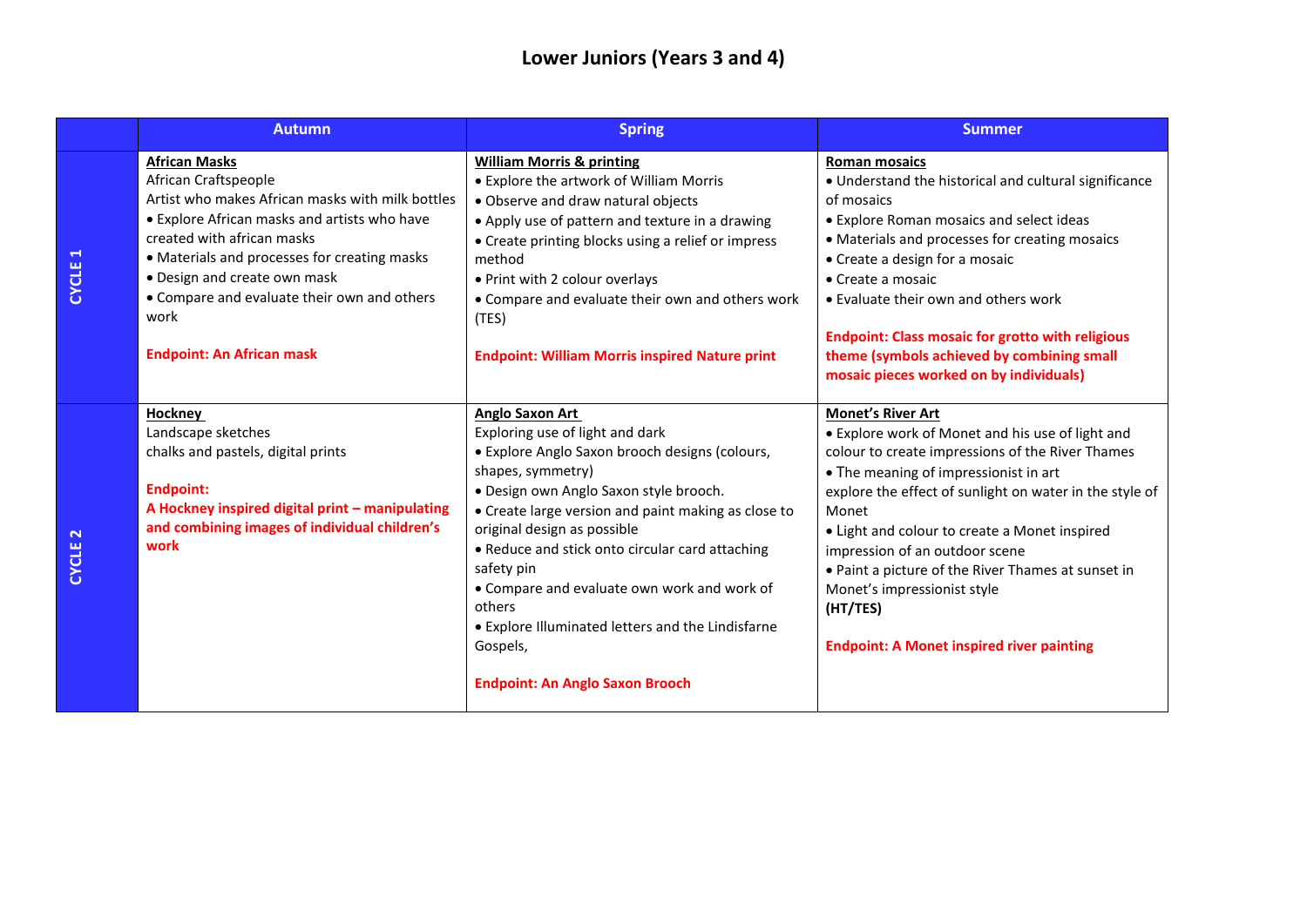## **Upper Juniors Cycle 1**

|                                      | <b>Autumn</b>                                                                                                                  | <b>Spring</b>                                                                                                                                                                                                                                                                                                                                                                                                                                                                                                                                                                                                                                  | <b>Summer</b>                                                                                                                                                                                                                                                                                                                                                                                                                                                                                                                                                                                                                                                                                                                                                                                                                |
|--------------------------------------|--------------------------------------------------------------------------------------------------------------------------------|------------------------------------------------------------------------------------------------------------------------------------------------------------------------------------------------------------------------------------------------------------------------------------------------------------------------------------------------------------------------------------------------------------------------------------------------------------------------------------------------------------------------------------------------------------------------------------------------------------------------------------------------|------------------------------------------------------------------------------------------------------------------------------------------------------------------------------------------------------------------------------------------------------------------------------------------------------------------------------------------------------------------------------------------------------------------------------------------------------------------------------------------------------------------------------------------------------------------------------------------------------------------------------------------------------------------------------------------------------------------------------------------------------------------------------------------------------------------------------|
| $\blacktriangleleft$<br><b>CYCLE</b> | <b>Architectural technical drawings</b><br>Achieving perspective<br><b>Endpoint:</b><br><b>Architectural technical drawing</b> | <b>The Greeks</b><br>(3D sculpture, clay pots/jewellery)<br>Artists, craftspeople and designers: Ancient Greek<br>sculptors<br>Create a sculpture of a Greek figure<br>• Describe the different qualities involved in<br>modelling, sculpture and construction.<br>• Recycled, natural and man-made materials to<br>create sculpture.<br>. Plan a sculpture through drawing and other<br>preparatory work.<br>. Develop skills in using clay inc slabs, coils, slips etc.<br>• Make a mould and use plaster safely.<br>• Create sculpture and constructions with increasing<br>independence.<br><b>Endpoint: Modroc Greek figure/sculpture</b> | <b>Stanley Spencer Paintings,</b><br>• Demonstrate a secure knowledge about primary<br>and secondary, warm and cold, complementary and<br>contrasting colours.<br>. Work on preliminary studies to test media and<br>materials.<br>• Create imaginative work from a variety of sources.<br>• Create shades and tints using black and white.<br>• Choose appropriate paint, paper and implements<br>to adapt and extend their work.<br>• Carry out preliminary studies, test media and<br>materials and mix appropriate colours.<br>. Work from a variety of sources, including those<br>researched independently.<br>• Show an awareness of how paintings are created<br>(composition).<br><b>Endpoint:</b><br><b>Stanley Spencer inspired mural showing a modern</b><br>day version of the Last Supper (school dinner hall) |